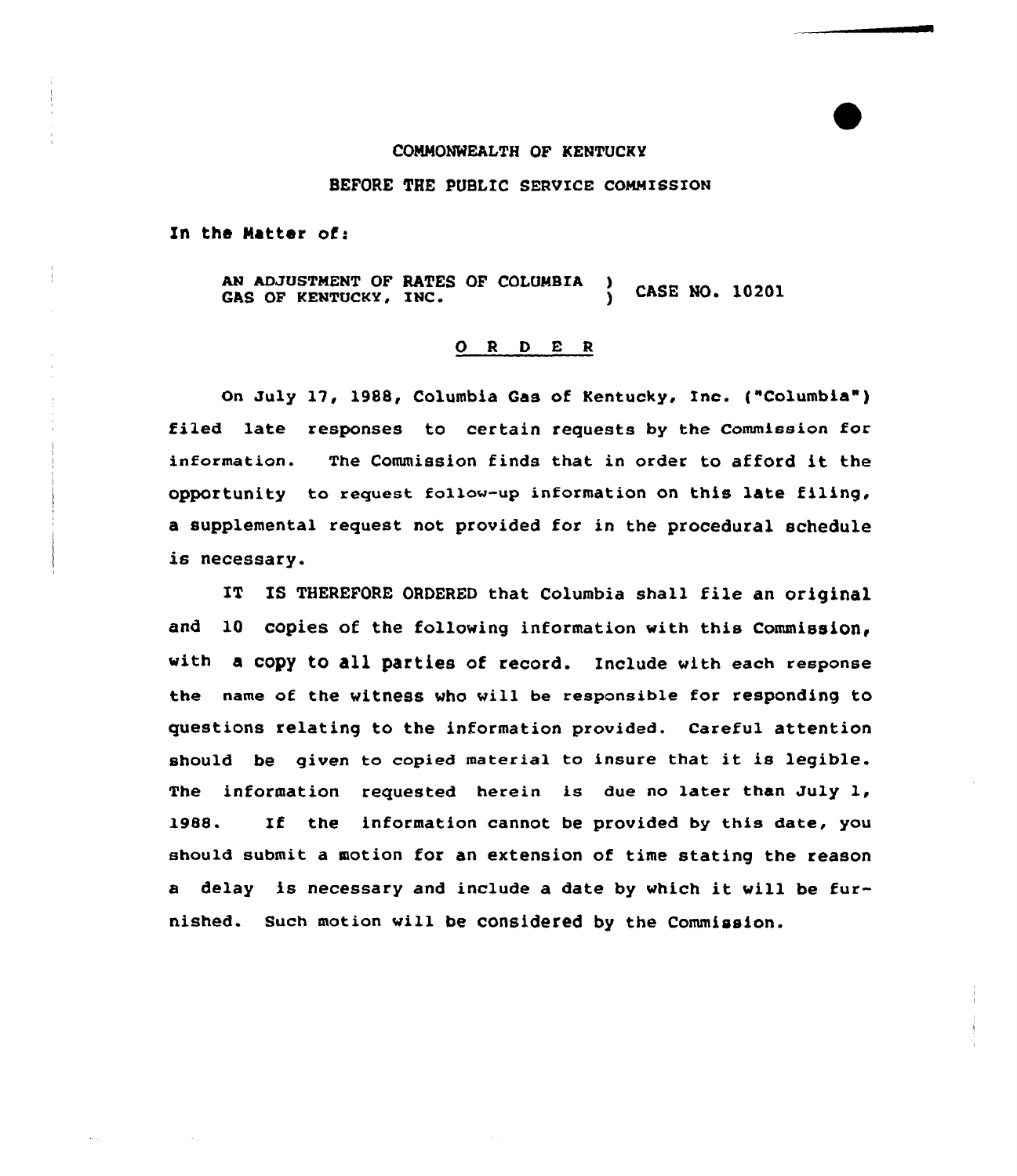#### Information Request No. 4

With reference to the response to Item No. 11 of the Commission's Information Request No. <sup>2</sup> filed June 17, 1988, provide the following information.

a. With reference to Ttem No. 11(b), explain why actual total wages of all union employees is not available. Also, explain how it is possible to make <sup>a</sup> rational adjustment to union wages without this basic information.

b. With reference to Item No.  $11(c)$ , state the composite percentage of union/nonunion wages capitalized to plant in service accounts during each year for the years 1983-1987.

c. The difference between the base wage adjustment of \$160,602 and the proposed adjustment of \$156,435 is \$4,167. Explain what this \$4,167 amount represents.

d. With reference to Item No.  $11(f)$ , explain why this ratio is necessary to "spread this adjustment to the proper  $O \triangleleft M$ accounts." Also, reference the portion of the record wherein Columbia performs such a "spreading" using this ratio.

2. With reference to the response to Item Nos. 12-14 of the Commission's Information Request No. 2, provide individual responses to each sub-part included in those items in the same manner as provided in Columbia's July 17, 1988 filing responding to Item No. 11. Where necessary, modify the response to address and conform with the information filed July 17, 1988.

3. Provide wages and salaries information in the format as shown in Format 1 attached.

 $-2-$ 

المستشف والوالي المملك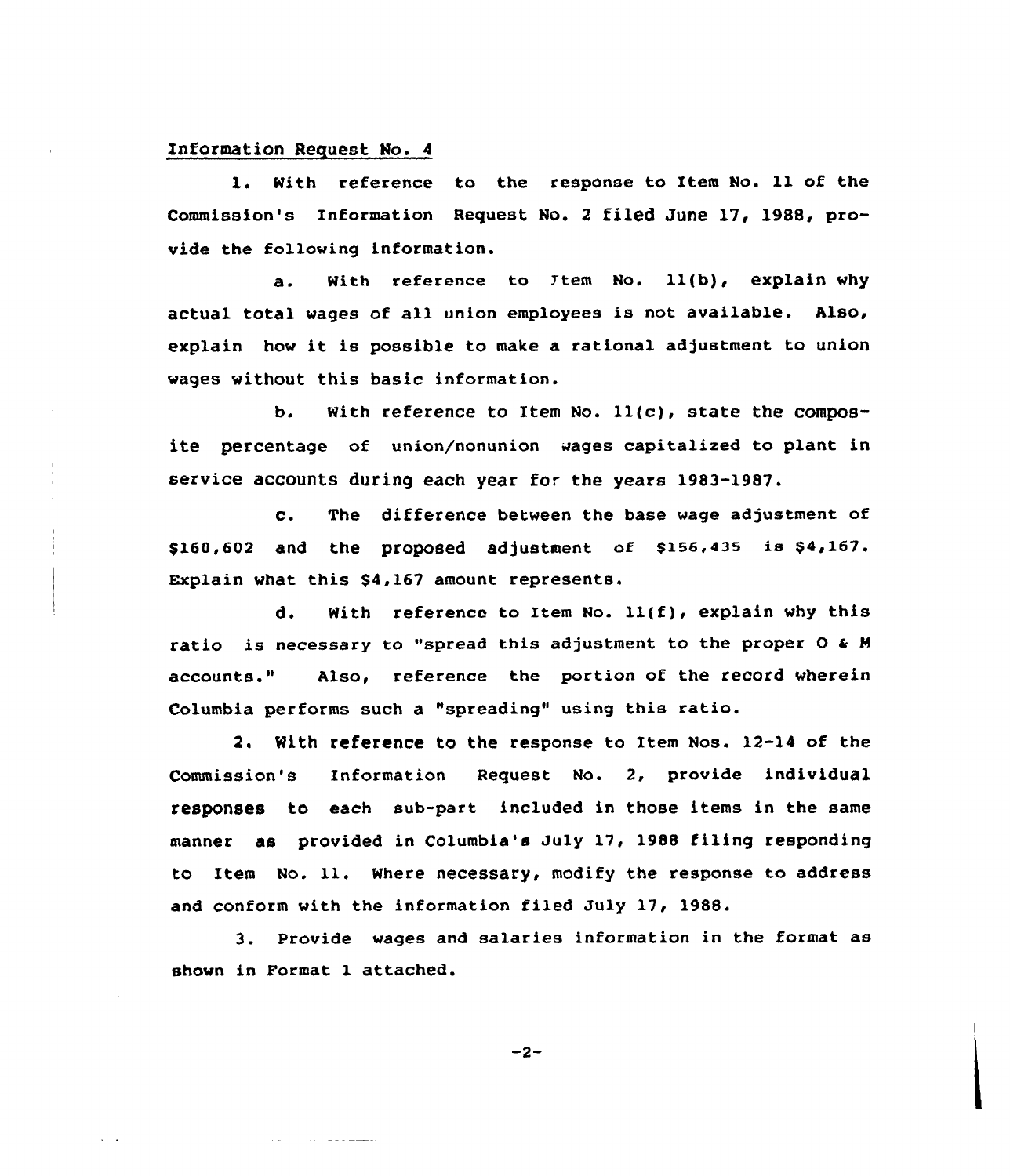4. With reference to Schedule 1 of Columbia's response of June 17, 1988, provide the following information.

a. Provide a breakdown of the \$8,358,972 direct labor per books amount showing the amount applicable to union wages and the amount applicable to nonunion wages.

b. Explain the basis for Columbia's expectation that it will grant wage increases averaging <sup>4</sup> percent during 1988.

5. With reference to Schedule 3 of Columbia's response of June 17, 1988, provide the following information.

a. Clarify the reference to "the December 1987 Financial Statement, pages  $3A$  through  $3M$ , Line 1." Also, cite the portion of the record to which Columbia refers or provide copies of these pages if not currently in the record.

Done at Frankfort, Kentucky, this 24th day of June, 1988.

PUBLIC SERVICE COMMISSION

For the Commission V

ATTEST:

Executive Director